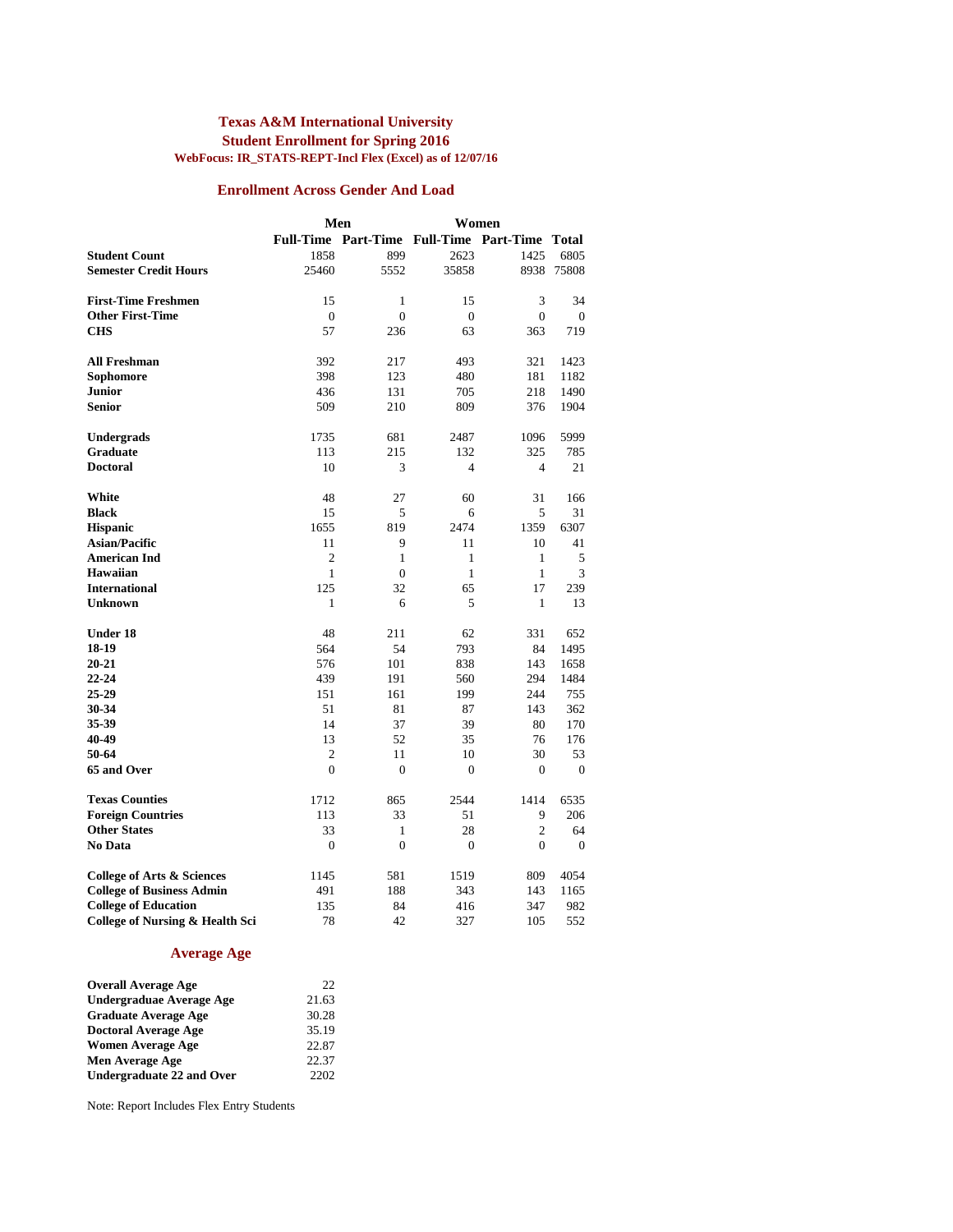# **Enrollment Across Ethnicity for Spring 2016**

|                                        | AmInd            | Asian Blck Haw Hsp |                  |                  |                  |                  |                                  |                  | Int Unk Wht Total |
|----------------------------------------|------------------|--------------------|------------------|------------------|------------------|------------------|----------------------------------|------------------|-------------------|
| <b>Student Count</b>                   | 5                | 41                 | 31               | 3                | 6307             | 239              | 13                               | 166              | 6805              |
| <b>Semester Credit Hours</b>           | 52               | 429                | 350              |                  | 31 70280 2703    |                  | 109                              | 1854             | 75808             |
|                                        |                  |                    |                  |                  |                  |                  |                                  |                  |                   |
| Women                                  | $\boldsymbol{2}$ | 21                 | 11               | 2                | 3833             | 82               | 6                                | 91               | 4048              |
| Men                                    | 3                | 20                 | 20               | $\mathbf{1}$     | 2474             | 157              | 7                                | 75               | 2757              |
|                                        |                  |                    |                  |                  |                  |                  |                                  |                  |                   |
| <b>Full Time</b>                       | $\mathfrak{Z}$   | 22                 | 21               | 2                | 4129             | 190              | 6                                | 108              | 4481              |
| <b>Part Time</b>                       | $\overline{2}$   | 19                 | 10               | 1                | 2178             | 49               | $\overline{7}$                   | 58               | 2324              |
|                                        |                  |                    |                  |                  |                  |                  |                                  |                  |                   |
| <b>First-Time Freshmen</b>             | $\boldsymbol{0}$ | $\boldsymbol{0}$   | $\boldsymbol{0}$ | $\boldsymbol{0}$ | 30               | $\mathfrak{2}$   | $\boldsymbol{0}$                 | $\mathfrak{2}$   | 34                |
| <b>Other First-Time</b>                | $\boldsymbol{0}$ | $\boldsymbol{0}$   | $\boldsymbol{0}$ | $\boldsymbol{0}$ | $\boldsymbol{0}$ | $\boldsymbol{0}$ | $\boldsymbol{0}$                 | $\boldsymbol{0}$ | $\overline{0}$    |
| <b>CHS</b>                             | $\mathbf{1}$     | $\,8\,$            | $\boldsymbol{0}$ | 1                | 682              | $\mathbf{1}$     | 5                                | 21               | 719               |
|                                        |                  |                    |                  |                  |                  |                  |                                  |                  |                   |
| <b>All Freshman</b>                    | $\mathbf{1}$     | $\overline{4}$     | 3                | 1                | 1339             | 27               | 6                                | 42               | 1423              |
| Sophomore                              | $\overline{2}$   | 11                 | $\overline{c}$   | $\mathbf{0}$     | 1121             | 23               | $\boldsymbol{0}$                 | 23               | 1182              |
| <b>Junior</b>                          | $\mathbf{1}$     | $\overline{4}$     | 6                | 1                | 1421             | 24               | $\mathbf{1}$                     | 32               | 1490              |
| <b>Senior</b>                          | $\mathbf{1}$     | 9                  | 9                | 1                | 1803             | 35               | $\overline{4}$                   | 42               | 1904              |
|                                        |                  |                    |                  |                  |                  |                  |                                  |                  |                   |
| <b>Undergrad Full-Time</b>             | $\mathfrak{Z}$   | 18                 | 17               | $\overline{c}$   | 3973             | 103              | 5                                | 101              | 4222              |
| <b>Undergrad Part-Time</b>             | $\overline{2}$   | 10                 | 3                | $\mathbf{1}$     | 1711             | 6                | 6                                | 38               | 1777              |
| <b>Graduate Full-Time</b>              | $\mathbf{0}$     | $\mathfrak{2}$     | $\overline{4}$   | $\mathbf{0}$     | 154              | 79               | $\mathbf{1}$                     | 5                | 245               |
| <b>Graduate Part-Time</b>              | $\boldsymbol{0}$ | $\,8$              | 6                | $\mathbf{0}$     | 464              | 42               | 1                                | 19               | 540               |
| <b>Doctoral Full-Time</b>              | $\boldsymbol{0}$ | $\overline{2}$     | $\boldsymbol{0}$ | $\boldsymbol{0}$ | $\mathfrak{2}$   | $\,8$            | $\overline{0}$                   | $\overline{2}$   | 14                |
| <b>Doctoral Part-Time</b>              | $\boldsymbol{0}$ | $\mathbf{1}$       | $\mathbf{1}$     | $\boldsymbol{0}$ | 3                | $\mathbf{1}$     | $\boldsymbol{0}$                 | $\mathbf{1}$     | $\tau$            |
|                                        |                  |                    |                  |                  |                  |                  |                                  |                  |                   |
| <b>Under 18</b>                        | $\mathbf{1}$     | 6                  | $\boldsymbol{0}$ | $\mathbf{1}$     | 617              | $\mathfrak{2}$   | 5                                | 20               | 652               |
| 18-19                                  | $\mathbf{1}$     | $\tau$             | 3                | $\boldsymbol{0}$ | 1426             | 26               | $\boldsymbol{0}$                 | 32               | 1495              |
| $20 - 21$                              | $\mathbf{1}$     | $\overline{4}$     | 9                | $\mathbf{1}$     | 1567             | 43               | $\mathfrak{2}$                   | 31               | 1658              |
| 22-24                                  | $\mathbf{2}$     | 10                 | $\overline{7}$   | $\boldsymbol{0}$ | 1348             | 82               | $\overline{4}$                   | 31               | 1484              |
| 25-29                                  | $\boldsymbol{0}$ | $\overline{4}$     | 5                | $\boldsymbol{0}$ | 676              | 54               | $\mathbf{1}$                     | 15               | 755               |
| 30-34                                  | $\boldsymbol{0}$ | $\mathfrak{Z}$     | $\overline{2}$   | $\boldsymbol{0}$ | 320              | 25               | $\boldsymbol{0}$                 | 12               | 362               |
| 35-39                                  | $\boldsymbol{0}$ | 3                  | $\mathbf{1}$     | $\mathbf{1}$     | 154              | $\sqrt{2}$       | $\boldsymbol{0}$                 | 9                | 170               |
| 40-49                                  | $\boldsymbol{0}$ | 3                  | $\overline{4}$   | $\boldsymbol{0}$ | 154              | $\overline{4}$   | $\boldsymbol{0}$                 | 11               | 176               |
| 50-64                                  | $\boldsymbol{0}$ | $\mathbf{1}$       | $\boldsymbol{0}$ | $\boldsymbol{0}$ | 45               | 1                | $\mathbf{1}$                     | 5                | 53                |
| 65 and Over                            | $\boldsymbol{0}$ | $\boldsymbol{0}$   | $\boldsymbol{0}$ | $\boldsymbol{0}$ | $\mathbf{0}$     | $\boldsymbol{0}$ | $\boldsymbol{0}$                 | $\boldsymbol{0}$ | $\boldsymbol{0}$  |
|                                        |                  |                    |                  |                  |                  |                  |                                  |                  |                   |
| <b>Texas Counties</b>                  | 5                | 37                 | 22               | 1                | 6275             | 43               | 11                               | 141              | 6535              |
| <b>Foreign Countries</b>               | $\boldsymbol{0}$ | $\boldsymbol{0}$   | $\boldsymbol{0}$ | $\boldsymbol{0}$ | 9                | 194              | $\mathbf{1}$                     | $\overline{2}$   | 206               |
| <b>Other States</b>                    | $\boldsymbol{0}$ | $\overline{4}$     | 9                | $\overline{2}$   | 23               | $\overline{2}$   | $\mathbf{1}$                     | 23               | 64                |
| No Data                                | $\boldsymbol{0}$ | $\boldsymbol{0}$   | $\boldsymbol{0}$ | $\boldsymbol{0}$ | $\boldsymbol{0}$ | $\boldsymbol{0}$ | $\boldsymbol{0}$                 | $\boldsymbol{0}$ | $\overline{0}$    |
| <b>College of Arts &amp; Sciences</b>  | $\mathfrak{Z}$   | 21                 | 12               | 3                | 3844             | 63               | 10                               | 98               | 4054              |
| <b>College of Business Admin</b>       | $\mathbf{2}$     | 8                  | 9                | $\boldsymbol{0}$ | 946              | 162              | $\overline{2}$                   | 36               | 1165              |
| <b>College of Education</b>            |                  | 6                  | 9                |                  | 940              | $\overline{4}$   |                                  | 23               |                   |
| <b>College of Nurs &amp; HealthSci</b> | $\boldsymbol{0}$ |                    | $\mathbf{1}$     | $\boldsymbol{0}$ |                  |                  | $\boldsymbol{0}$<br>$\mathbf{1}$ | 9                | 982               |
|                                        | $\boldsymbol{0}$ | 6                  |                  | $\boldsymbol{0}$ | 525              | 10               |                                  |                  | 552               |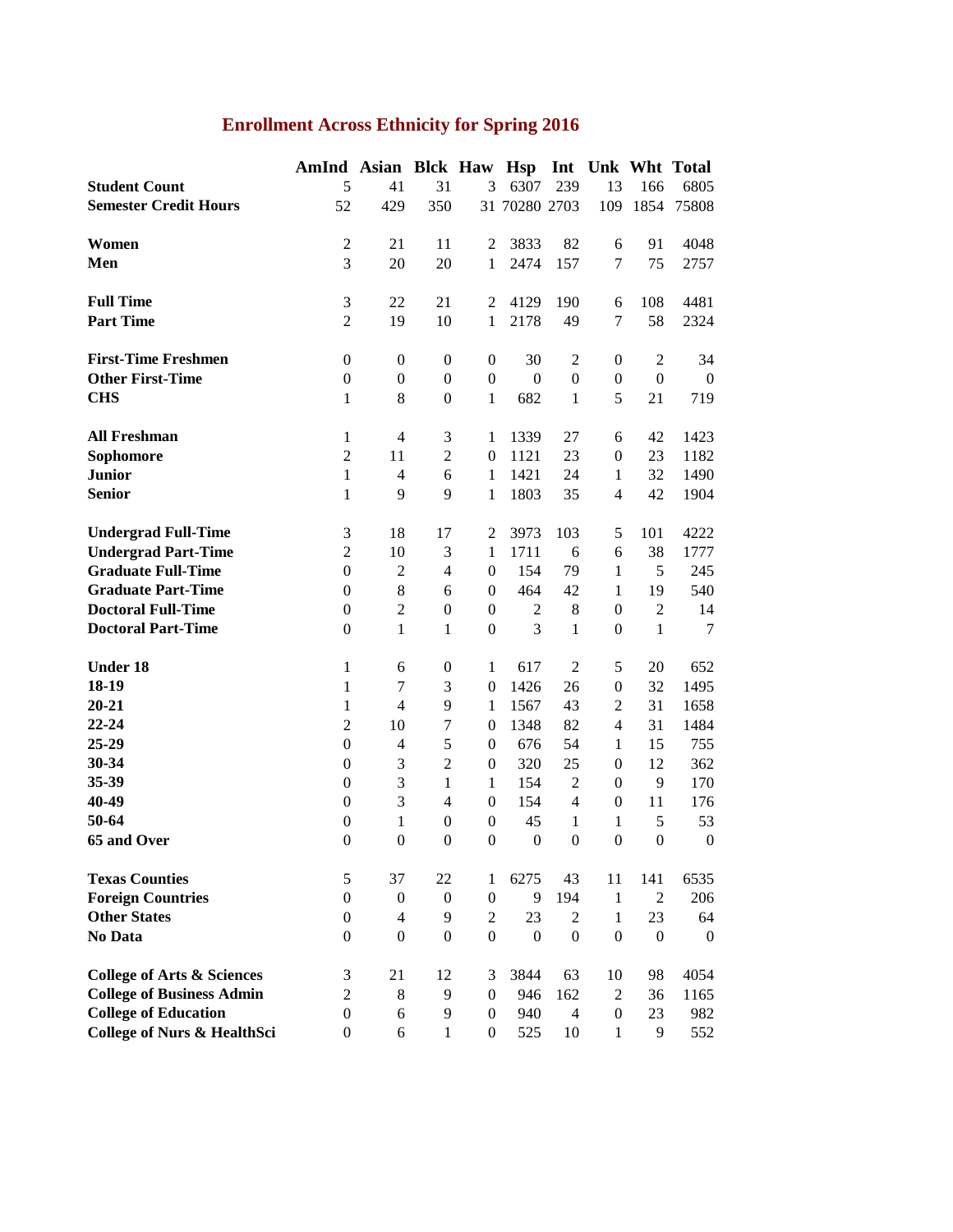### **New Students Under 30 for Spring 2016**

|                          |     | Men                        | Women            |                        |      |
|--------------------------|-----|----------------------------|------------------|------------------------|------|
|                          |     | <b>Full-Time Part-Time</b> | <b>Full-Time</b> | <b>Part-Time Total</b> |      |
| <b>Student Type</b>      |     |                            |                  |                        |      |
| First Time Freshman      | 15  |                            | 15               | 3                      | 34   |
| Graduate                 | 23  | 28                         | 15               | 40                     | 106  |
| Transfer                 | 51  | 28                         | 84               | 61                     | 22.4 |
| <b>Transfer Freshman</b> | 13  |                            | 8                | $\mathcal{D}$          | 25   |
| <b>Total</b>             | 102 | 59                         | 122              | 106                    | 389  |

### **Enrollment Across 1st Generation**

|               | 1st-Gen | No Data | Not 1st-Gen | Total |
|---------------|---------|---------|-------------|-------|
| Level         |         |         |             |       |
| Doctoral      | 13      |         | 8           | 21    |
| Graduate      | 428     | 79      | 278         | 785   |
| Undergraduate | 3502    | 148     | 2349        | 5999  |
| <b>Total</b>  | 3943    | 227     | 2635        | 6805  |

### **Enrollment by Student College**

|                |            |            |     |     |      |           |          |            | <b>Total</b>    |
|----------------|------------|------------|-----|-----|------|-----------|----------|------------|-----------------|
| <b>College</b> | <b>CHS</b> | <b>FFR</b> | FR  | SО  | JR   | <b>SR</b> | GR       | <b>PHD</b> | <b>Students</b> |
| AS             | 719        | 24         | 524 | 616 | 866  | 1035      | 268      |            | 4054            |
| BA             | 0          |            | 141 | 153 | 253  | 335       | 259      | 19         | 1165            |
| ED             | $^{(1)}$   | $\Omega$   | 98  | 115 | 215  | 322       | 232      |            | 982             |
| NH             | $^{(1)}$   |            | 98  | 109 | 138  | 176       | 26       |            | 552             |
| <b>UC</b>      | $^{(1)}$   | $\Omega$   | 3   |     | 11   | 36        | $\Omega$ | $\theta$   | 52              |
| <b>Total</b>   | 719        | 34         | 864 | 995 | 1483 | 1904      | 785      |            | 6805            |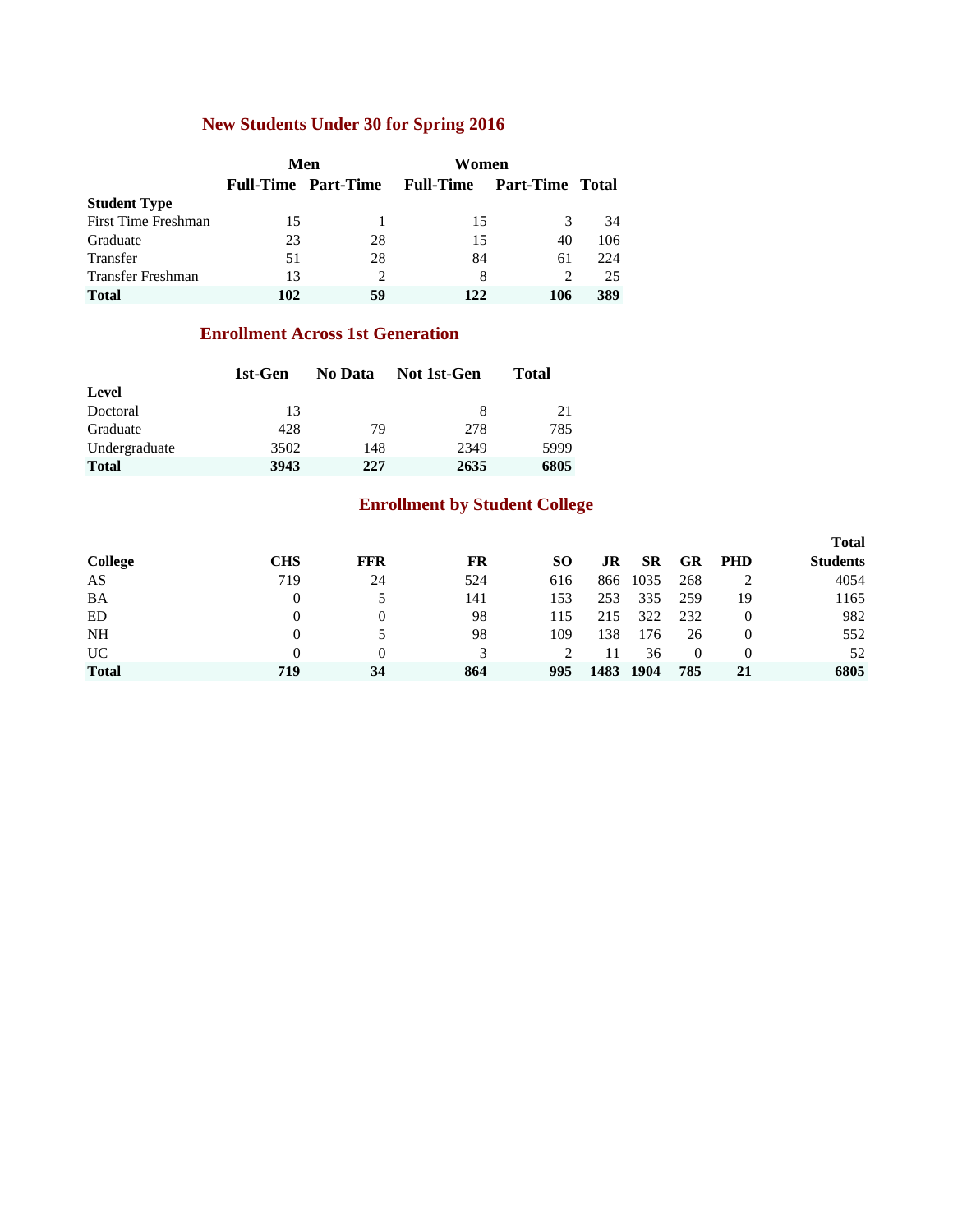|                                    |           | AmInd Asian Blck Haw Hsp Int Unk Wht Total |    |           |              |                |            |                |     |      |
|------------------------------------|-----------|--------------------------------------------|----|-----------|--------------|----------------|------------|----------------|-----|------|
| <b>Level</b>                       | Col       |                                            |    |           |              |                |            |                |     |      |
| Undergraduate                      | AS        | 3                                          | 17 | 7         | 3            | 3605           | 52         | 10             | 87  | 3784 |
|                                    | BA        | $\overline{2}$                             | 3  | 3         |              | 806            | 45         |                | 28  | 887  |
|                                    | ED        |                                            | 5  | 9         |              | 718            | 3          |                | 15  | 750  |
|                                    | <b>NH</b> |                                            | 3  | 1         |              | 503            | 9          | 1              | 9   | 526  |
|                                    | UC        |                                            |    |           |              | 52             |            |                |     | 52   |
| <i><b>*Total Undergraduate</b></i> |           | 5                                          | 28 | <b>20</b> | 3            | 5684           | <b>109</b> | 11             | 139 | 5999 |
| Graduate                           | AS        |                                            | 4  | 5         |              | 237            | 11         |                | 11  | 268  |
|                                    | <b>BA</b> |                                            | 2  | 5         |              | 137            | 108        | $\overline{2}$ | 5   | 259  |
|                                    | ED        |                                            | 1  |           |              | 222            | 1          |                | 8   | 232  |
|                                    | <b>NH</b> |                                            | 3  |           |              | 22             |            |                |     | 26   |
| <i><b>*Total Graduate</b></i>      |           | $\mathbf 0$                                | 10 | 10        | $\mathbf{0}$ |                | 618 121    | $\mathbf{2}$   | 24  | 785  |
| Doctoral                           | AS        |                                            |    |           |              | $\overline{c}$ |            |                |     | 2    |
|                                    | <b>BA</b> |                                            | 3  | 1         |              | 3              | 9          |                | 3   | 19   |
| <i><b>*Total Doctoral</b></i>      |           | $\mathbf{0}$                               | 3  | 1         | $\mathbf{0}$ | 5              | 9          | $\mathbf{0}$   | 3   | 21   |
| <b>TOTAL</b>                       |           | 5                                          | 41 | 31        | 3            | 6307           | 239        | 13             | 166 | 6805 |

# **Enrollment Level and College Across Ethnicity for Spring 2016**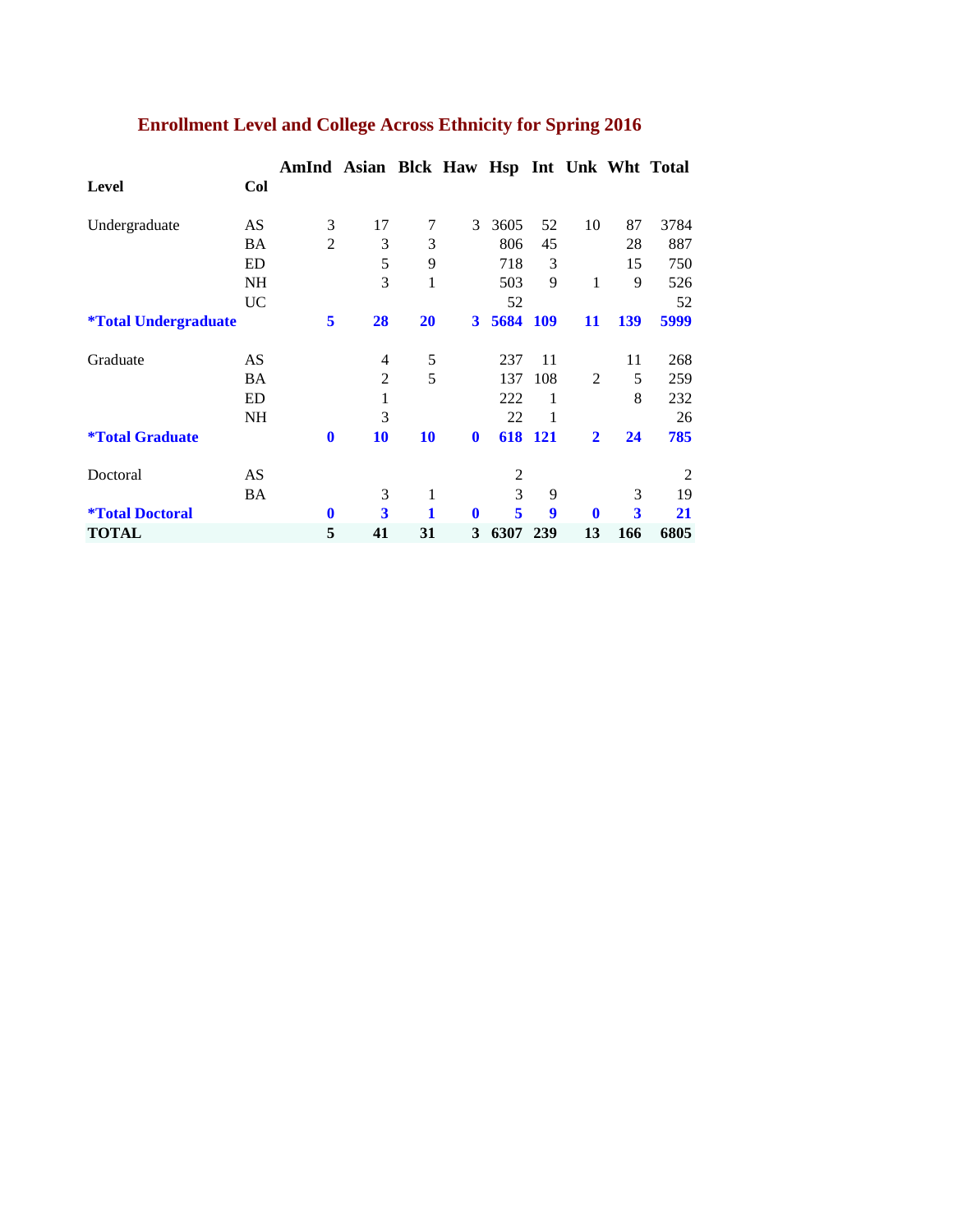# **Enrollment Across Residence for Spring 2016**

|                                            | <b>Frgn Ctries</b> | <b>Oth States</b> | <b>Texas</b>     | <b>Total</b> |
|--------------------------------------------|--------------------|-------------------|------------------|--------------|
| <b>Student Count</b>                       | 206                | 64                | 6535             | 6805         |
| <b>Semester Credit Hours</b>               | 2336               | 939               | 72533            | 75808        |
|                                            |                    |                   |                  |              |
| Women                                      | 60                 | 30                | 3958             | 4048         |
| Men                                        | 146                | 34                | 2577             | 2757         |
|                                            |                    |                   |                  |              |
| <b>Full Time</b>                           | 164                | 61                | 4256             | 4481         |
| <b>Part Time</b>                           | 42                 | 3                 | 2279             | 2324         |
|                                            |                    |                   |                  |              |
| <b>First-Time Freshmen</b>                 | $\overline{c}$     | $\theta$          | 32               | 34           |
| <b>Other First-Time</b>                    | $\boldsymbol{0}$   | $\theta$          | $\overline{0}$   | $\theta$     |
| <b>CHS</b>                                 | $\boldsymbol{0}$   |                   |                  |              |
|                                            |                    | $\boldsymbol{0}$  | 719              | 719          |
|                                            |                    |                   |                  |              |
| <b>All Freshman</b>                        | 28                 | 6                 | 1389             | 1423         |
| Sophomore                                  | 19                 | 9                 | 1154             | 1182         |
| <b>Junior</b>                              | 19                 | 16                | 1455             | 1490         |
| <b>Senior</b>                              | 15                 | 29                | 1860             | 1904         |
|                                            |                    |                   |                  |              |
| <b>Undergrad Full-Time</b>                 | 78                 | 59                | 4085             | 4222         |
| <b>Undergrad Part-Time</b>                 | 3                  | 1                 | 1773             | 1777         |
| <b>Graduate Full-Time</b>                  | 78                 | 2                 | 165              | 245          |
| <b>Graduate Part-Time</b>                  | 39                 | $\mathbf{0}$      | 501              | 540          |
| <b>Doctoral Full-Time</b>                  | 8                  | $\boldsymbol{0}$  | 6                | 14           |
| <b>Doctoral Part-Time</b>                  | $\mathbf{0}$       | $\overline{2}$    | 5                | 7            |
|                                            |                    |                   |                  |              |
| White                                      | 2                  | 23                | 141              | 166          |
| <b>Black</b>                               | $\boldsymbol{0}$   | 9                 | 22               | 31           |
| <b>Hispanic</b>                            | 9                  | 23                | 6275             | 6307         |
| <b>Asian/Pacific</b>                       | $\boldsymbol{0}$   | 4                 | 37               | 41           |
| <b>American Ind</b>                        | $\mathbf{0}$       | $\boldsymbol{0}$  | 5                | 5            |
| <b>International</b>                       | 194                | $\overline{2}$    | 43               | 239          |
| <b>Unknown</b>                             | $\mathbf{1}$       | $\mathbf{1}$      | 11               | 13           |
|                                            |                    |                   |                  |              |
| <b>Under 18</b>                            | 1                  | $\boldsymbol{0}$  | 651              | 652          |
| 18-19                                      | 28                 | 9                 | 1458             | 1495         |
| 20-21                                      | 28                 | 30                | 1600             | 1658         |
| $22 - 24$                                  | 69                 | 17                | 1398             | 1484         |
| 25-29                                      | 53                 | 4                 | 698              | 755          |
| 30-34                                      | 21                 | $\mathbf{1}$      | 340              | 362          |
| 35-39                                      | 3                  | $\overline{2}$    | 165              | 170          |
| 40-49                                      | 3                  | $\mathbf{1}$      | 172              | 176          |
| 50-64                                      | $\boldsymbol{0}$   | $\boldsymbol{0}$  | 53               | 53           |
| 65 and Over                                | $\theta$           | $\mathbf{0}$      | $\boldsymbol{0}$ | $\theta$     |
|                                            |                    |                   |                  |              |
| <b>College of Arts &amp; Sciences</b>      | 49                 | 31                | 3974             | 4054         |
| <b>College of Business Admin</b>           | 150                | 16                | 999              | 1165         |
| <b>College of Education</b>                | 4                  | 16                | 962              | 982          |
|                                            | 3                  | $\mathbf{1}$      | 548              |              |
| <b>College of Nursing &amp; Health Sci</b> |                    |                   |                  | 552          |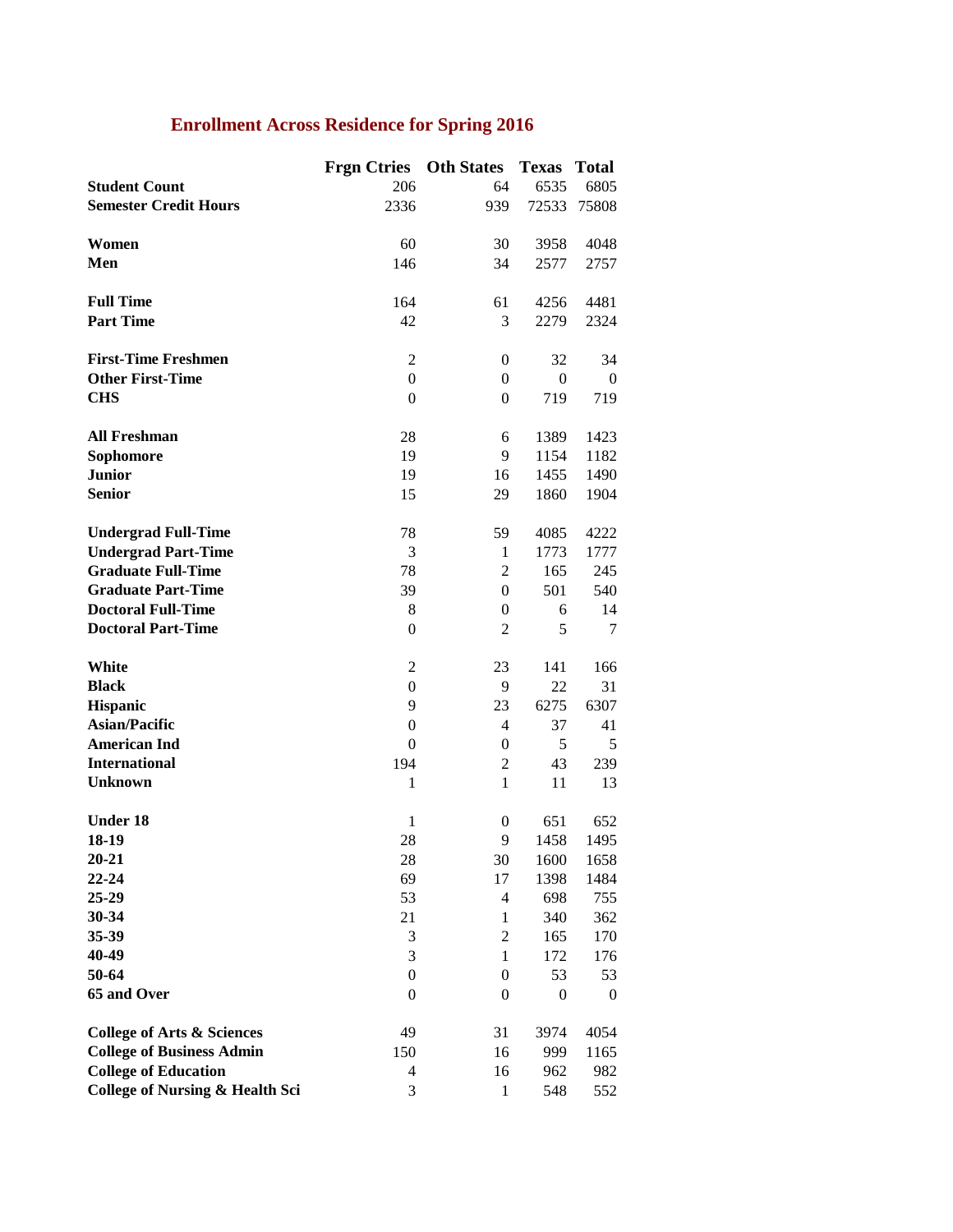# **Enrollment by Student Type for Spring 2016**

|                         |                                                    | FR             | <b>SO</b>      | JR             | <b>SR</b>      |              |                  | <b>GR DR TOTAL</b> |
|-------------------------|----------------------------------------------------|----------------|----------------|----------------|----------------|--------------|------------------|--------------------|
| <b>College</b>          | <b>Student Type</b>                                |                |                |                |                |              |                  |                    |
| AS                      | <b>Concurrent Enrolled HS</b>                      | 525            | 187            | 7              |                |              |                  | 719                |
|                         | Continuing                                         | 499            | 560            | 762            |                | 994 205      | $\overline{2}$   | 3022               |
|                         | <b>First Time Freshman</b>                         | 24             |                |                |                |              |                  | 24                 |
|                         | Graduate<br>Post Baccalaureate                     |                |                |                | 1              | 45           |                  | 45<br>1            |
|                         | <b>Readmit Graduate</b>                            |                |                |                |                | 18           |                  | 18                 |
|                         | Returning Undergraduate                            | 6              | 15             | 20             | 32             |              |                  | 73                 |
|                         | Transfer                                           | 5              | 39             | 84             | 8              |              |                  | 136                |
|                         | <b>Transfer Freshman</b>                           | 14             | 2              |                |                |              |                  | 16                 |
| <i><b>*Total AS</b></i> |                                                    | 1073           | 803            | 873            | 1035 268       |              | $\mathbf{2}$     | 4054               |
| BA                      | Continuing                                         | 132            | 133            | 216            | 316            | 178          | 19               | 994                |
|                         | <b>First Time Freshman</b>                         | 5              |                |                |                |              |                  | 5                  |
|                         | Graduate<br>Readmit Graduate                       |                |                |                |                | 71<br>10     |                  | 71<br>10           |
|                         | Returning Undergraduate                            | $\mathbf{1}$   | 5              | 6              | 15             |              |                  | 27                 |
|                         | Transfer                                           | 7              | 15             | 31             | 4              |              |                  | 57                 |
|                         | <b>Transfer Freshman</b>                           | 1              |                |                |                |              |                  | 1                  |
| <i><b>*Total BA</b></i> |                                                    | 146            | 153            | 253            | 335            | 259          | 19               | 1165               |
| ED                      | Continuing                                         | 91             | 101            | 184            | 313            | 155          |                  | 844                |
|                         | Graduate                                           |                |                |                |                | 40           |                  | 40                 |
|                         | <b>Post Baccalaureate</b>                          |                |                | 1              | $\overline{2}$ |              |                  | 3                  |
|                         | <b>Readmit Graduate</b><br>Returning Undergraduate | 1              | 3              | 3              | 6              | 37           |                  | 37<br>13           |
|                         | Transfer                                           | 1              | 11             | 27             | $\mathbf{1}$   |              |                  | 40                 |
|                         | <b>Transfer Freshman</b>                           | 5              |                |                |                |              |                  | 5                  |
| <i><b>*Total ED</b></i> |                                                    | 98             | <b>115</b>     | 215            |                | 322 232      | $\bf{0}$         | 982                |
| <b>NH</b>               | Continuing                                         | 96             | 100            | 126            | 156            | 25           |                  | 503                |
|                         | First Time Freshman                                | 5              |                |                |                |              |                  | 5                  |
|                         | <b>Readmit Graduate</b>                            |                |                |                |                | $\mathbf{1}$ |                  | $\mathbf{1}$       |
|                         | Returning Undergraduate<br>Transfer                |                | $\overline{2}$ | 5<br>$\tau$    | 9              |              |                  | 16                 |
|                         | <b>Transfer Freshman</b>                           | $\overline{2}$ | 6<br>1         |                | 11             |              |                  | 24<br>3            |
| <i><b>*Total NH</b></i> |                                                    | 103            | 109            | 138            | 176            | 26           | $\mathbf 0$      | 552                |
| UC                      | Continuing                                         | 3              | 2              | 9              | 33             |              |                  | 47                 |
|                         | Returning Undergraduate                            |                |                |                | 3              |              |                  | 3                  |
|                         | Transfer                                           |                |                | $\overline{c}$ |                |              |                  | $\overline{2}$     |
| <i><b>*Total UC</b></i> |                                                    | 3              | $\mathbf{2}$   | 11             | 36             | $\bf{0}$     | $\boldsymbol{0}$ | 52                 |
| <b>TOTAL</b>            |                                                    | 1423           | 1182           | 1490           | 1904           | 785          | 21               | 6805               |